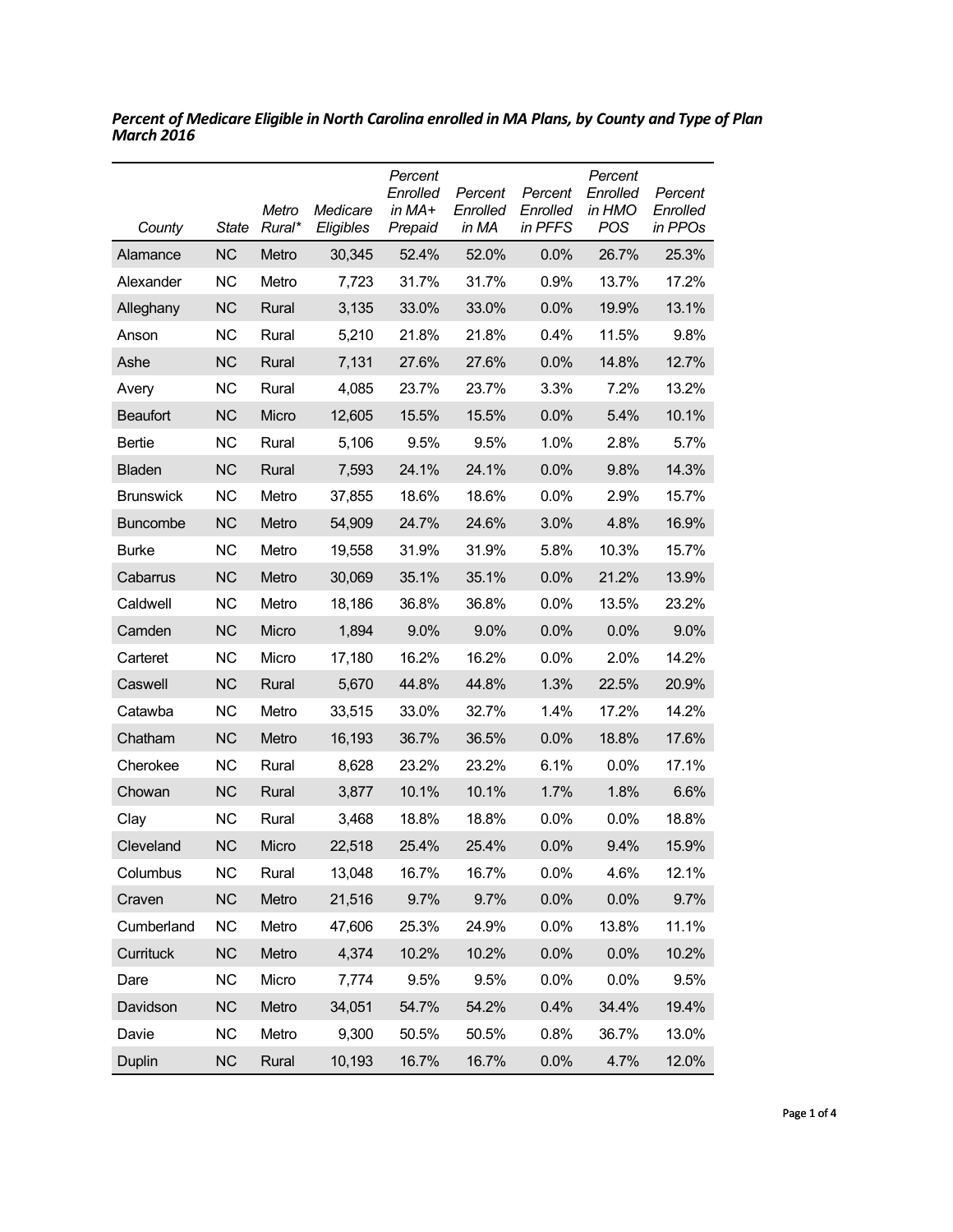| County      | <b>State</b> | Metro<br>Rural* | Medicare<br>Eligibles | Percent<br>Enrolled<br>in $MA+$<br>Prepaid | Percent<br>Enrolled<br>in MA | Percent<br>Enrolled<br>in PFFS | Percent<br>Enrolled<br>in HMO<br><b>POS</b> | Percent<br>Enrolled<br>in PPOs |
|-------------|--------------|-----------------|-----------------------|--------------------------------------------|------------------------------|--------------------------------|---------------------------------------------|--------------------------------|
| Durham      | <b>NC</b>    | Metro           | 40,702                | 29.2%                                      | 29.1%                        | $0.0\%$                        | 9.4%                                        | 19.7%                          |
| Edgecombe   | <b>NC</b>    | Metro           | 11,655                | 17.2%                                      | 17.2%                        | 0.0%                           | 6.9%                                        | 10.3%                          |
| Forsyth     | <b>NC</b>    | Metro           | 65,785                | 52.8%                                      | 52.8%                        | 0.3%                           | 31.2%                                       | 21.3%                          |
| Franklin    | <b>NC</b>    | Metro           | 10,970                | 29.0%                                      | 29.0%                        | 0.0%                           | 13.9%                                       | 15.0%                          |
| Gaston      | <b>NC</b>    | Metro           | 41,466                | 36.3%                                      | 36.0%                        | 1.1%                           | 21.1%                                       | 13.8%                          |
| Gates       | <b>NC</b>    | Metro           | 2,351                 | 17.1%                                      | 17.1%                        | 5.4%                           | 1.0%                                        | 10.7%                          |
| Graham      | ΝC           | Rural           | 2,107                 | 21.6%                                      | 21.6%                        | 0.0%                           | 0.0%                                        | 21.6%                          |
| Granville   | <b>NC</b>    | Micro           | 10,769                | 29.0%                                      | 29.0%                        | 0.0%                           | 12.5%                                       | 16.5%                          |
| Greene      | <b>NC</b>    | Rural           | 3,460                 | 13.3%                                      | 13.3%                        | 0.0%                           | 3.5%                                        | 9.8%                           |
| Guilford    | <b>NC</b>    | Metro           | 87,776                | 50.8%                                      | 50.6%                        | 0.0%                           | 31.5%                                       | 19.1%                          |
| Halifax     | NС           | Micro           | 13,676                | 18.9%                                      | 18.9%                        | 0.0%                           | 6.4%                                        | 12.6%                          |
| Harnett     | <b>NC</b>    | Micro           | 18,250                | 21.4%                                      | 21.4%                        | 0.0%                           | 6.8%                                        | 14.6%                          |
| Haywood     | ΝC           | Metro           | 16,944                | 29.0%                                      | 29.0%                        | 0.0%                           | 3.1%                                        | 25.9%                          |
| Henderson   | <b>NC</b>    | Metro           | 30,622                | 25.8%                                      | 25.8%                        | 3.1%                           | 10.6%                                       | 12.1%                          |
| Hertford    | <b>NC</b>    | Rural           | 5,015                 | 14.2%                                      | 14.2%                        | 0.0%                           | 5.7%                                        | 8.5%                           |
| Hoke        | <b>NC</b>    | Metro           | 6,025                 | 24.5%                                      | 24.1%                        | 0.0%                           | 10.7%                                       | 13.4%                          |
| Hyde        | <b>NC</b>    | Rural           | 1,028                 | 15.1%                                      | 15.1%                        | 0.0%                           | 2.2%                                        | 12.8%                          |
| Iredell     | <b>NC</b>    | Metro           | 30,408                | 33.9%                                      | 33.9%                        | 0.0%                           | 17.8%                                       | 16.0%                          |
| Jackson     | <b>NC</b>    | Micro           | 7,928                 | 23.8%                                      | 23.8%                        | 0.0%                           | 0.0%                                        | 23.8%                          |
| Johnston    | <b>NC</b>    | Metro           | 28,858                | 24.0%                                      | 24.0%                        | 0.0%                           | 8.5%                                        | 15.5%                          |
| Jones       | ΝC           | Metro           | 2,352                 | 13.4%                                      | 13.4%                        | 0.0%                           | 1.1%                                        | 12.3%                          |
| Lee         | <b>NC</b>    | Micro           | 11,314                | 22.6%                                      | 22.5%                        | 0.0%                           | 6.1%                                        | 16.4%                          |
| Lenoir      | <b>NC</b>    | Micro           | 13,507                | 13.3%                                      | 13.3%                        | 0.0%                           | 0.0%                                        | 13.3%                          |
| Lincoln     | <b>NC</b>    | Metro           | 15,013                | 27.4%                                      | 27.3%                        | 0.8%                           | 18.6%                                       | 7.9%                           |
| Macon       | <b>NC</b>    | Rural           | 10,523                | 14.3%                                      | 14.3%                        | 0.0%                           | 0.0%                                        | 14.3%                          |
| Madison     | <b>NC</b>    | Metro           | 5,318                 | 25.4%                                      | 25.4%                        | 3.8%                           | 4.2%                                        | 17.5%                          |
| Martin      | <b>NC</b>    | Rural           | 5,580                 | 14.3%                                      | 14.3%                        | 0.0%                           | 3.6%                                        | 10.8%                          |
| McDowell    | <b>NC</b>    | Micro           | 10,823                | 29.2%                                      | 29.2%                        | 0.0%                           | 7.3%                                        | 21.9%                          |
| Mecklenburg | <b>NC</b>    | Metro           | 124,748               | 32.3%                                      | 32.2%                        | 0.3%                           | 17.7%                                       | 14.2%                          |
| Mitchell    | <b>NC</b>    | Rural           | 4,191                 | 26.4%                                      | 26.4%                        | 0.4%                           | 5.2%                                        | 20.9%                          |
| Montgomery  | <b>NC</b>    | Rural           | 5,483                 | 25.1%                                      | 25.1%                        | 0.0%                           | 10.0%                                       | 15.1%                          |

*Percent of Medicare Eligible in North Carolina enrolled in MA Plans, by County and Type of Plan March 2016*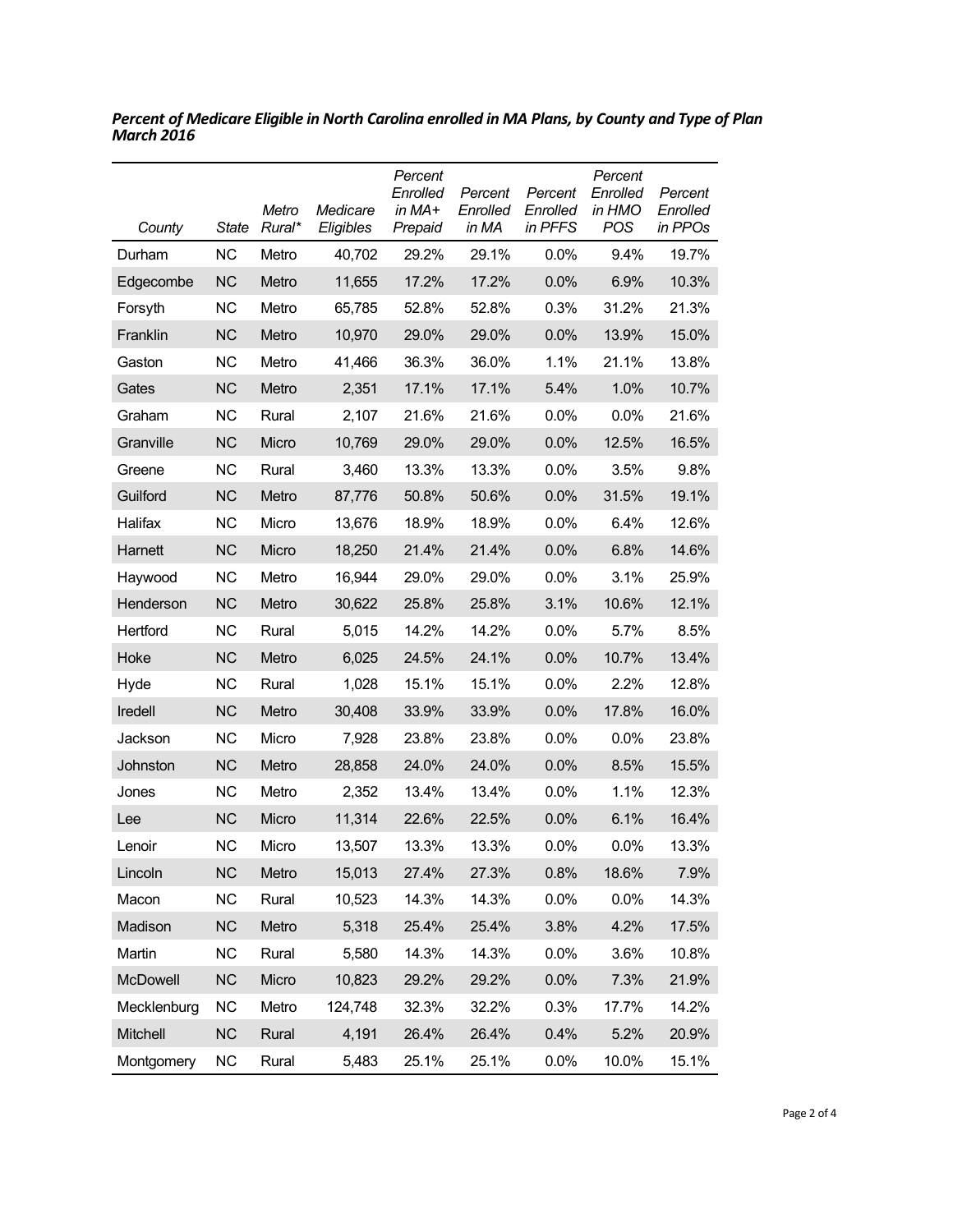| County         | <b>State</b> | Metro<br>Rural* | Medicare<br>Eligibles | Percent<br>Enrolled<br>in $MA+$<br>Prepaid | Percent<br>Enrolled<br>in MA | Percent<br>Enrolled<br>in PFFS | Percent<br>Enrolled<br>in HMO<br>POS | Percent<br>Enrolled<br>in PPOs |
|----------------|--------------|-----------------|-----------------------|--------------------------------------------|------------------------------|--------------------------------|--------------------------------------|--------------------------------|
| Moore          | <b>NC</b>    | Micro           | 24,120                | 26.1%                                      | 26.1%                        | 0.0%                           | 11.4%                                | 14.7%                          |
| Nash           | <b>NC</b>    | Metro           | 19,860                | 19.7%                                      | 19.7%                        | 0.0%                           | 7.2%                                 | 12.4%                          |
| New Hanover    | <b>NC</b>    | Metro           | 40,666                | 16.9%                                      | 16.7%                        | 0.0%                           | 3.4%                                 | 13.3%                          |
| Northampton    | NС           | Micro           | 5,304                 | 16.2%                                      | 16.2%                        | 0.0%                           | 5.1%                                 | 11.1%                          |
| Onslow         | <b>NC</b>    | Metro           | 21,452                | 12.9%                                      | 12.9%                        | 0.0%                           | 1.6%                                 | 11.4%                          |
| Orange         | <b>NC</b>    | Metro           | 20,302                | 33.9%                                      | 33.7%                        | 0.0%                           | 8.3%                                 | 25.4%                          |
| Pamlico        | <b>NC</b>    | Metro           | 3,765                 | 10.9%                                      | 10.9%                        | 0.0%                           | 1.1%                                 | 9.8%                           |
| Pasquotank     | <b>NC</b>    | Micro           | 7,810                 | 13.2%                                      | 13.2%                        | 0.0%                           | 0.0%                                 | 13.2%                          |
| Pender         | <b>NC</b>    | Metro           | 11,575                | 18.4%                                      | 18.4%                        | 0.0%                           | 5.2%                                 | 13.2%                          |
| Perquimans     | <b>NC</b>    | Micro           | 3,691                 | 11.5%                                      | 11.5%                        | 0.0%                           | 1.3%                                 | 10.2%                          |
| Person         | <b>NC</b>    | Metro           | 8,616                 | 36.0%                                      | 36.0%                        | 0.0%                           | 15.5%                                | 20.5%                          |
| Pitt           | <b>NC</b>    | Metro           | 26,578                | 16.2%                                      | 16.2%                        | 0.0%                           | 3.7%                                 | 12.5%                          |
| Polk           | <b>NC</b>    | Rural           | 5,908                 | 20.5%                                      | 20.5%                        | 0.0%                           | 3.2%                                 | 17.3%                          |
| Randolph       | <b>NC</b>    | Metro           | 28,576                | 54.0%                                      | 53.7%                        | 0.0%                           | 34.2%                                | 19.6%                          |
| Richmond       | <b>NC</b>    | Micro           | 10,514                | 15.6%                                      | 15.6%                        | 0.0%                           | 4.6%                                 | 11.0%                          |
| Robeson        | <b>NC</b>    | Micro           | 23,457                | 23.1%                                      | 23.0%                        | 0.0%                           | 10.6%                                | 12.5%                          |
| Rockingham     | <b>NC</b>    | Metro           | 21,979                | 52.4%                                      | 52.4%                        | 0.0%                           | 32.8%                                | 19.7%                          |
| Rowan          | <b>NC</b>    | Metro           | 29,121                | 40.3%                                      | 40.3%                        | 0.8%                           | 21.2%                                | 18.3%                          |
| Rutherford     | <b>NC</b>    | Micro           | 15,764                | 21.0%                                      | 21.0%                        | 0.0%                           | 0.0%                                 | 21.0%                          |
| Sampson        | NС           | Rural           | 12,628                | 22.4%                                      | 22.4%                        | 0.0%                           | 8.9%                                 | 13.5%                          |
| Scotland       | <b>NC</b>    | Micro           | 8,251                 | 20.8%                                      | 20.8%                        | 1.7%                           | 8.0%                                 | 11.1%                          |
| Stanly         | ΝC           | Micro           | 13,106                | 28.2%                                      | 28.2%                        | 0.0%                           | 18.1%                                | 10.0%                          |
| <b>Stokes</b>  | <b>NC</b>    | Metro           | 10,175                | 58.5%                                      | 58.5%                        | 0.0%                           | 33.8%                                | 24.7%                          |
| Surry          | <b>NC</b>    | Micro           | 17,331                | 45.2%                                      | 45.2%                        | 0.0%                           | 3.5%                                 | 41.7%                          |
| Swain          | <b>NC</b>    | Rural           | 3,626                 | 13.0%                                      | 13.0%                        | 0.0%                           | 0.0%                                 | 13.0%                          |
| Transylvania   | <b>NC</b>    | Micro           | 9,766                 | 25.1%                                      | 25.1%                        | 0.0%                           | 7.9%                                 | 17.2%                          |
| <b>Tyrrell</b> | <b>NC</b>    | Micro           | 809                   | 11.0%                                      | 11.0%                        | 0.0%                           | 0.0%                                 | 11.0%                          |
| Union          | <b>NC</b>    | Metro           | 29,309                | 28.5%                                      | 28.5%                        | 0.4%                           | 14.3%                                | 13.8%                          |
| Vance          | <b>NC</b>    | Micro           | 10,062                | 30.9%                                      | 30.9%                        | 0.0%                           | 19.0%                                | 11.9%                          |
| Wake           | <b>NC</b>    | Metro           | 124,659               | 31.6%                                      | 31.5%                        | 0.0%                           | 7.5%                                 | 24.0%                          |
| Warren         | NC           | Rural           | 4,526                 | 26.7%                                      | 26.7%                        | 0.0%                           | 11.9%                                | 14.8%                          |

*Percent of Medicare Eligible in North Carolina enrolled in MA Plans, by County and Type of Plan March 2016*